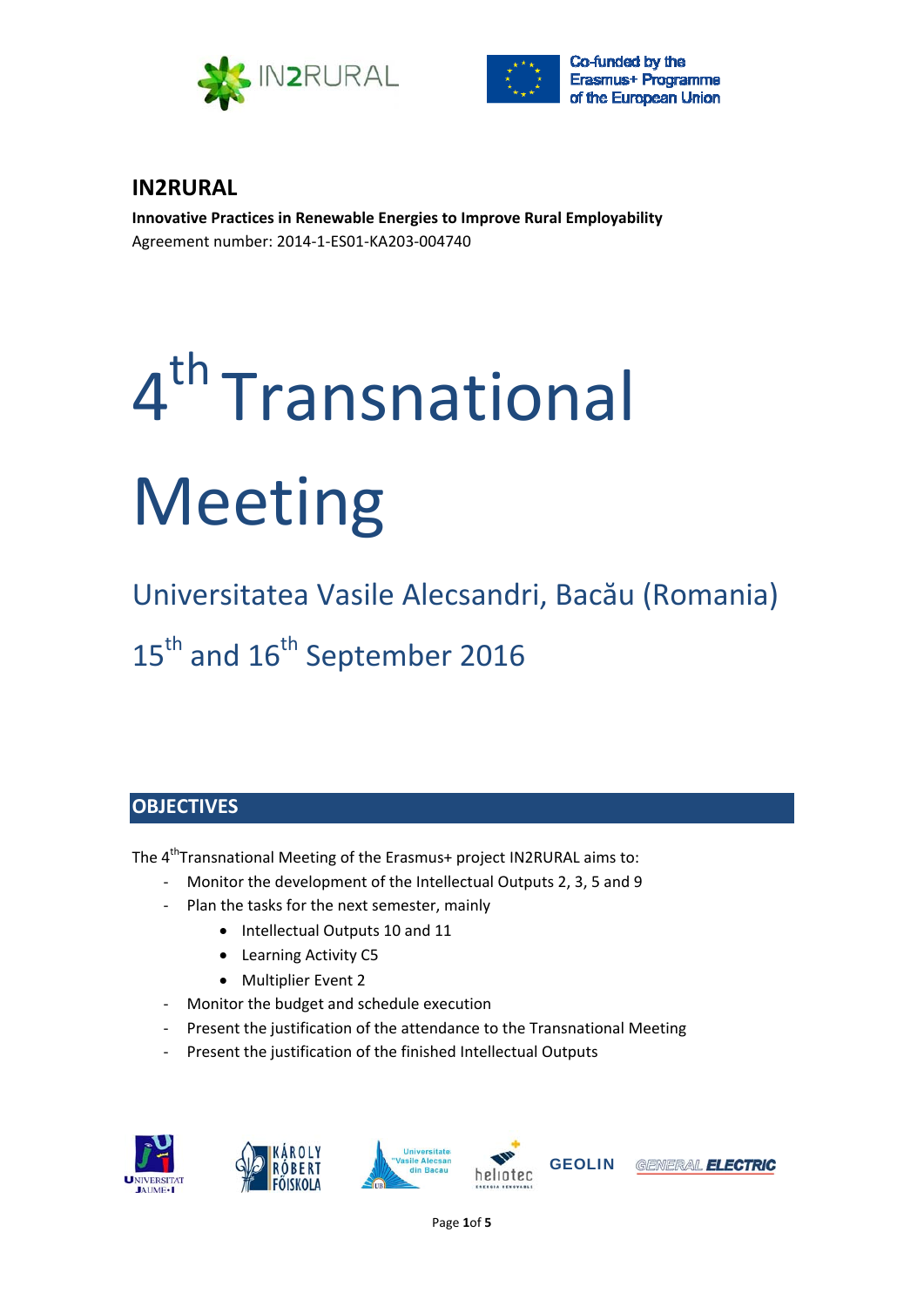



Co-funded by the Erasmus+ Programme of the European Union

# **PROGRAMME**

# **THURSDAY 15TH SEPTEMBER 2016**

| 09.00-09.15 h. | Departure from Hotel Dumbrava to Universitatea Vasile Alecsandri<br>Place: Hotel Dumbrava Hall |
|----------------|------------------------------------------------------------------------------------------------|
|                | Coordinated by: Liliana Topliceanu                                                             |
| 9.15-9.30 h.   | Welcome                                                                                        |
|                | Place: Council Room of Engineering Faculty, Building B                                         |
|                | Coordinated by: Liliana Topliceanu                                                             |
| 9.30-10.10 h.  | Session 1. Intellectual Output 2: Methodology and study of prospective                         |
|                | and training needs of renewable energies market for local development                          |
| 10.10-10.50 h. | Place: Council Room of Engineering Faculty, Building B                                         |
|                | Coordinated by: Isabel Giménez                                                                 |
|                | Session 2. Intellectual Output 3: Project collaborators network:                               |
|                | identification of local socio-economic needs and SME's renewable energy                        |
|                | capacities                                                                                     |
|                | Place: Council Room of Engineering Faculty, Building B                                         |
|                | Coordinated by: Liliana Topliceanu                                                             |
| 10.50-11.30 h. | Session 3. Intellectual Output 5: Open Educational Resources for "Effective                    |
|                | use of virtual learning platform and ICT tools for online courses"                             |
|                | Place: Council Room of Engineering Faculty, Building B                                         |
|                | Coordinated by: Zoltán Bujdosó                                                                 |
| 11.30-12.10 h. | Session 4. Intellectual Output 9: Open on-line course of renewable energy                      |
|                | for local development                                                                          |
|                | Place: Council Room of Engineering Faculty, Building B                                         |
|                | Coordinated by: Isabel Giménez and Héctor Beltrán (through Skype)                              |
| 12.10-12.30 h. | Session 5. Justification of the attendance to the Transnational Meeting                        |
|                | andcollection of the original documents required for the justification of                      |
|                | the project                                                                                    |
|                | Place: Council Room of Engineering Faculty, Building B                                         |
|                | Coordinated by: Isabel Giménez                                                                 |
| 12.30-14.00 h. | Lunch                                                                                          |
|                | Place: Restaurant of Vasile Alecsandri University of Bacau                                     |
| 14.00-15.00 h. | <b>Session 6. Multiplier Event 2</b>                                                           |
|                | Place: Council Room of Engineering Faculty, Building B                                         |
|                | Coordinated by: Isabel Giménez                                                                 |
|                | 15.00-17.00 h. Session 7. Intellectual Output 10: Compilation of case studies of applying      |
|                | renewable energies to local development nationally implemented along                           |
|                | the project: stage 1                                                                           |
|                | Place: Council Room of Engineering Faculty, Building B                                         |
|                | Coordinated by: Isabel Giménez and Héctor Beltrán (through Skype)                              |
| 17.00-19.30    | <b>Free time</b>                                                                               |
| 19.30-22.00    | Joint dinner Coordinated by: Liliana Topliceanu                                                |
|                |                                                                                                |









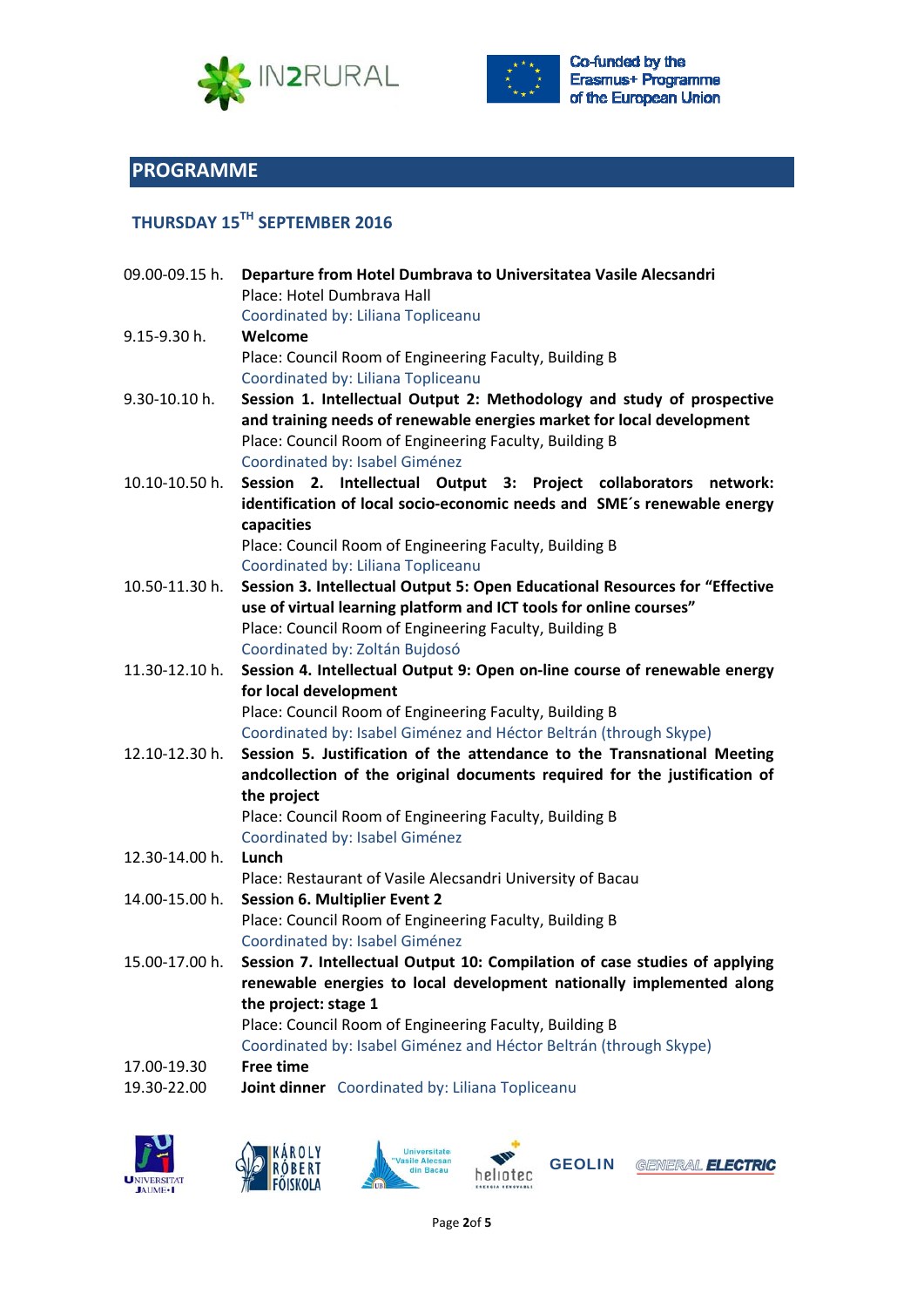



# **FRIDAY 16TH SEPTEMBER 2016**

| 8.30-9.00 h.   | Departure from Hotel Dumbrava to Universitatea Vasile Alecsandri<br>Place: Hotel Dumbrava (Hall)<br>Coordinated by: Liliana Topliceanu                                                                                                                                                                        |
|----------------|---------------------------------------------------------------------------------------------------------------------------------------------------------------------------------------------------------------------------------------------------------------------------------------------------------------|
| 9.00-9.40 h.   | Session 8. Intellectual Output 11: Compilation of case studies of applying<br>renewable energies to local development transnationally implemented<br>along the project: stage 2<br>Place: Council Room of Engineering Faculty, Building B<br>Coordinated by: Isabel Giménezand Héctor Beltrán (through Skype) |
| 9.40-10.20 h.  | Session 9. Learning Activity C5: Blended mobility of higher education<br>students<br>Place: Council Room of Engineering Faculty, Building B<br>Coordinated by: Isabel Giménez and Héctor Beltrán (through Skype)                                                                                              |
| 10.20-11.00 h. | Session 10. Monitor the budget and schedule<br>Place: Council Room of Engineering Faculty, Building B<br>Coordinated by: Isabel Giménez                                                                                                                                                                       |
| 11.00-11.30 h  | Session 11. Situation of the partners replacement process<br>Place: Council Room of Engineering Faculty, Building B<br>Coordinated by: Isabel Giménez, Jose Segarra and Zoltán Bujdosó                                                                                                                        |
| 11.30-12.20 h. | Session 12. Agreements, commitments and tasks distribution for the next<br>semester<br>Place: Council Room of Engineering Faculty, Building B<br>Coordinated by: Isabel Giménez and Héctor Beltrán (through Skype)                                                                                            |
| 12.20-12.30 h. | Session 13. Evaluation of the $4^{TH}$ Transnational Meeting<br>Place: Council Room of Engineering Faculty, Building B<br>Coordinated by: Liliana Topliceanu                                                                                                                                                  |
| 12.30-14.00 h. | Lunch<br>Place: Restaurant of Vasile Alecsandri University of Bacau                                                                                                                                                                                                                                           |









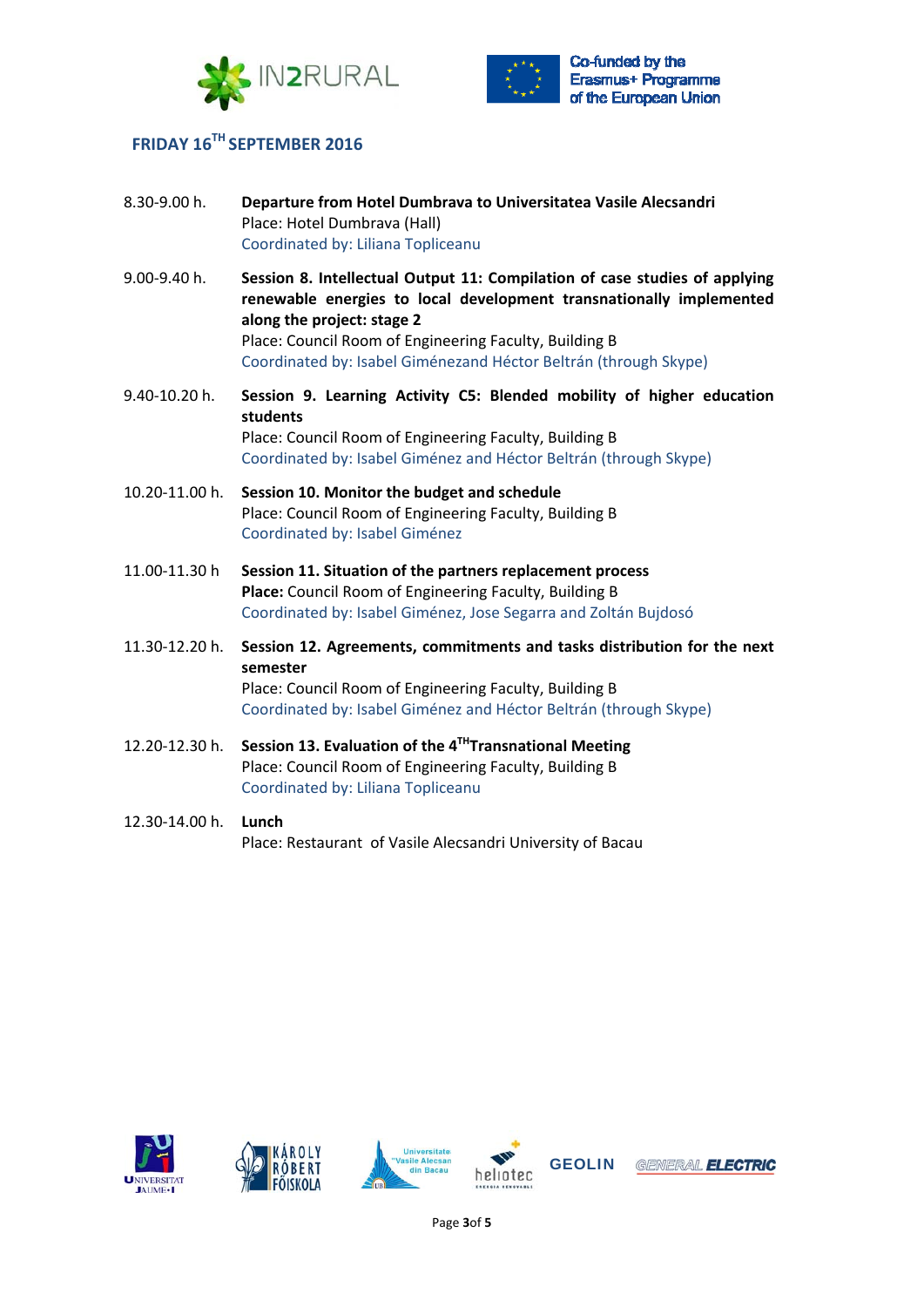



## **ATTENDANTS (to be updated after the meeting)**

#### Participants covered by IN2RURAL grant

- Eszterházy Károly University of Applied Sciences (EKUAS): Zoltán Bujdosó
- Universitat Jaume I (UJI): Isabel Giménez
- Universitatea Vasile Alecsandri din Bacău (UB): Liliana Topliceanu
- Geolin (GEO): Csaba Patkós
- General Electric (GE): Valerica Rusu
- Heliotec (HE): Jose Segarra

#### Other persons attending the meeting

Héctor Beltrán (UJI, virtual meeting), Iulian Furdu (UB), Roxana Grigore (UB), Silvia Leonte (UB) and Gabriel Puiu (UB).

## **DOCUMENTS TO JUSTIFY THE ATTENDANCE TO THE MEETING**

To justify the attendance to the meeting, all the participants will bring the following documents:

- ‐ Photocopy of the Passport or the National Identity Card (only for participants that did not attend to the previous Transnational Meetings)
- ‐ Certification proving that the participant belongs to the partner institution (Annex)
- Flight ticket and boarding pass or justification for the persons travelling by car

## **GRANT PER PARTICIPANT**

The amount allocated for the transnational meetings depends on the travel distance from the origin to the destiny:

- a) Hungary‐Spain (travel distance between 100 and 1,999 km):**575 EUR** per participant per meeting.
- b) Romania‐Spain (travel distance of more than 2,000 km):**760 EUR** per participant per meeting.
- c) Romania‐Hungary (travel distance between 100 and 1,999 km):**575 EUR** per participant per meeting.

The project will cover the participation of **1 person per organisation outside the host country**. Each organisation is allowed to invite more persons, but the funds will not increase.